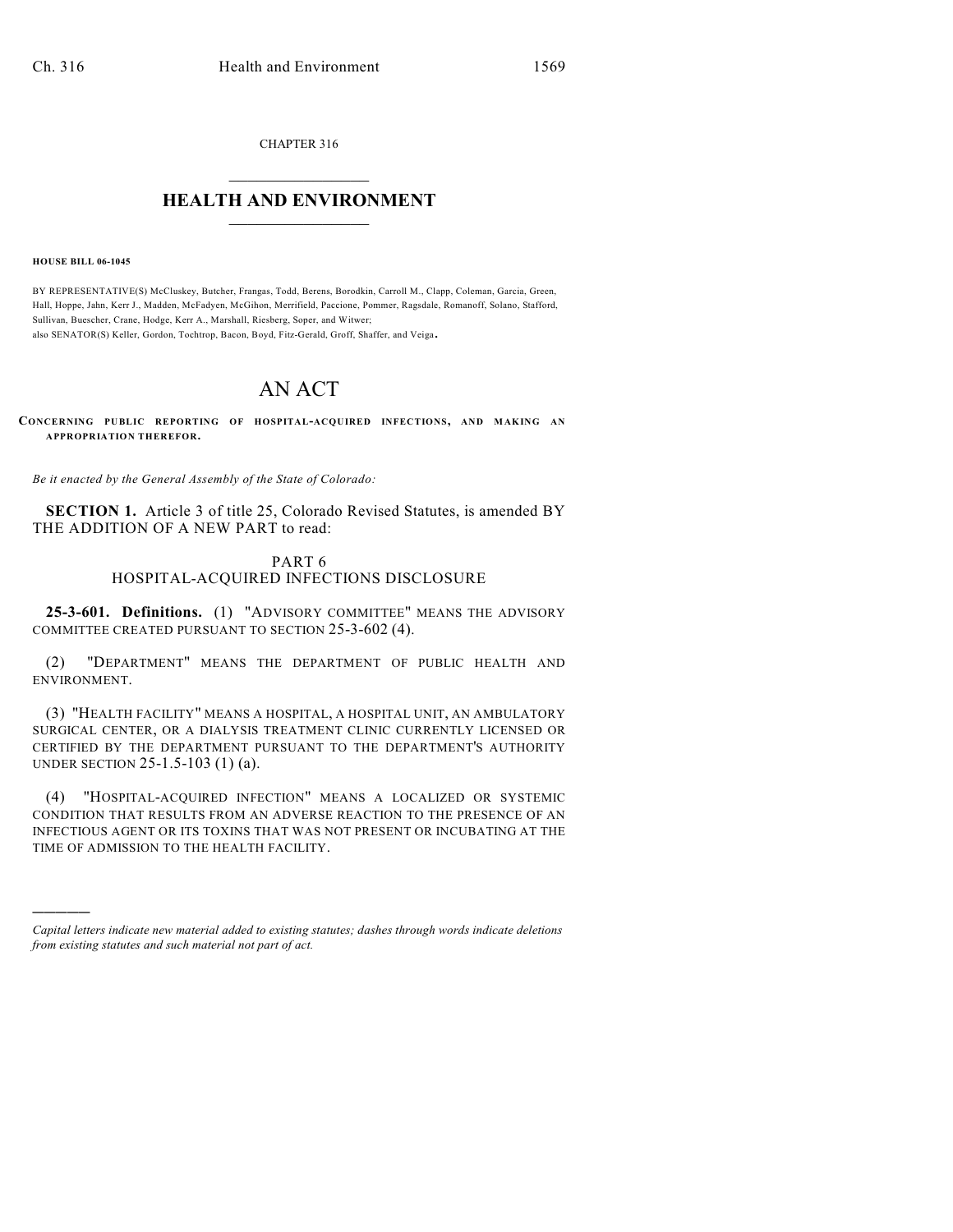(5) "INFECTION" MEANS THE INVASION OF THE BODY BY PATHOGENIC MICROORGANISMS THAT REPRODUCE AND MULTIPLY, CAUSING DISEASE BY LOCAL CELLULAR INJURY, SECRETION OF A TOXIN, OR ANTIGEN-ANTIBODY REACTION IN THE HOST.

**25-3-602. Health facility reports - repeal.** (1) (a) A HEALTH FACILITY SHALL COLLECT DATA ON HOSPITAL-ACQUIRED INFECTION RATES FOR SPECIFIC CLINICAL PROCEDURES, INCLUDING THE FOLLOWING CATEGORIES:

(I) CARDIAC SURGICAL SITE INFECTIONS;

(II) ORTHOPEDIC SURGICAL SITE INFECTIONS; AND

(III) CENTRAL LINE-RELATED BLOODSTREAM INFECTIONS.

(b) THE ADVISORY COMMITTEE MAY DEFINE CRITERIA TO DETERMINE WHEN DATA ON A PROCEDURE LISTED IN PARAGRAPH (a) OF THIS SUBSECTION (1) SHALL BE COLLECTED.

(c) AN INDIVIDUAL WHO COLLECTS DATA ON HOSPITAL-ACQUIRED INFECTION RATES SHALL TAKE THE TEST FOR THE APPROPRIATE NATIONAL CERTIFICATION FOR INFECTION CONTROL AND BECOME CERTIFIED WITHIN SIX MONTHS AFTER THE INDIVIDUAL BECOMES ELIGIBLE TO TAKE THE CERTIFICATION TEST. MANDATORY NATIONAL CERTIFICATION REQUIREMENTS SHALL NOT APPLY TO INDIVIDUALS COLLECTING DATA ON HOSPITAL-ACQUIRED INFECTIONS IN HOSPITALS LICENSED FOR FIFTY BEDS OR LESS. OUALIFICATIONS FOR THESE INDIVIDUALS MAY BE MET THROUGH ONGOING EDUCATION, TRAINING, EXPERIENCE, OR CERTIFICATION.

(2) EACH PHYSICIAN WHO PERFORMS A CLINICAL PROCEDURE LISTED IN SUBSECTION (1) OF THIS SECTION SHALL REPORT TO THE HEALTH FACILITY AT WHICH THE CLINICAL PROCEDURE WAS PERFORMED A HOSPITAL-ACQUIRED INFECTION THAT THE PHYSICIAN DIAGNOSES AT A FOLLOW-UP APPOINTMENT WITH THE PATIENT USING STANDARDIZED CRITERIA AND METHODS CONSISTENT WITH GUIDELINES DETERMINED BY THE ADVISORY COMMITTEE. THE REPORTS MADE TO THE HEALTH FACILITY UNDER THIS SUBSECTION (2) SHALL BE INCLUDED IN THE REPORTING THE HEALTH FACILITY MAKES UNDER SUBSECTION (3) OF THIS SECTION.

(3) (a) A HEALTH FACILITY SHALL ROUTINELY SUBMIT ITS HOSPITAL-ACQUIRED INFECTION DATA TO THE NATIONAL HEALTHCARE SAFETY NETWORK IN ACCORDANCE WITH NATIONAL HEALTHCARE SAFETY NETWORK REQUIREMENTS AND PROCEDURES. THE DATA SUBMISSIONS SHALL BEGIN ON OR BEFORE JULY 31, 2007, AND CONTINUE THEREAFTER.

(b) IF A HEALTH FACILITY IS A DIVISION OR SUBSIDIARY OF ANOTHER ENTITY THAT OWNS OR OPERATES OTHER HEALTH FACILITIES OR RELATED ORGANIZATIONS, THE DATA SUBMISSIONS REQUIRED UNDER THIS PART 6 SHALL BE FOR THE SPECIFIC DIVISION OR SUBSIDIARY AND NOT FOR THE OTHER ENTITY.

(c) HEALTH FACILITIES SHALL AUTHORIZE THE DEPARTMENT TO HAVE ACCESS TO HEALTH-FACILITY-SPECIFIC DATA CONTAINED IN THE NATIONAL HEALTHCARE SAFETY NETWORK DATABASE CONSISTENT WITH THE REQUIREMENTS OF THIS PART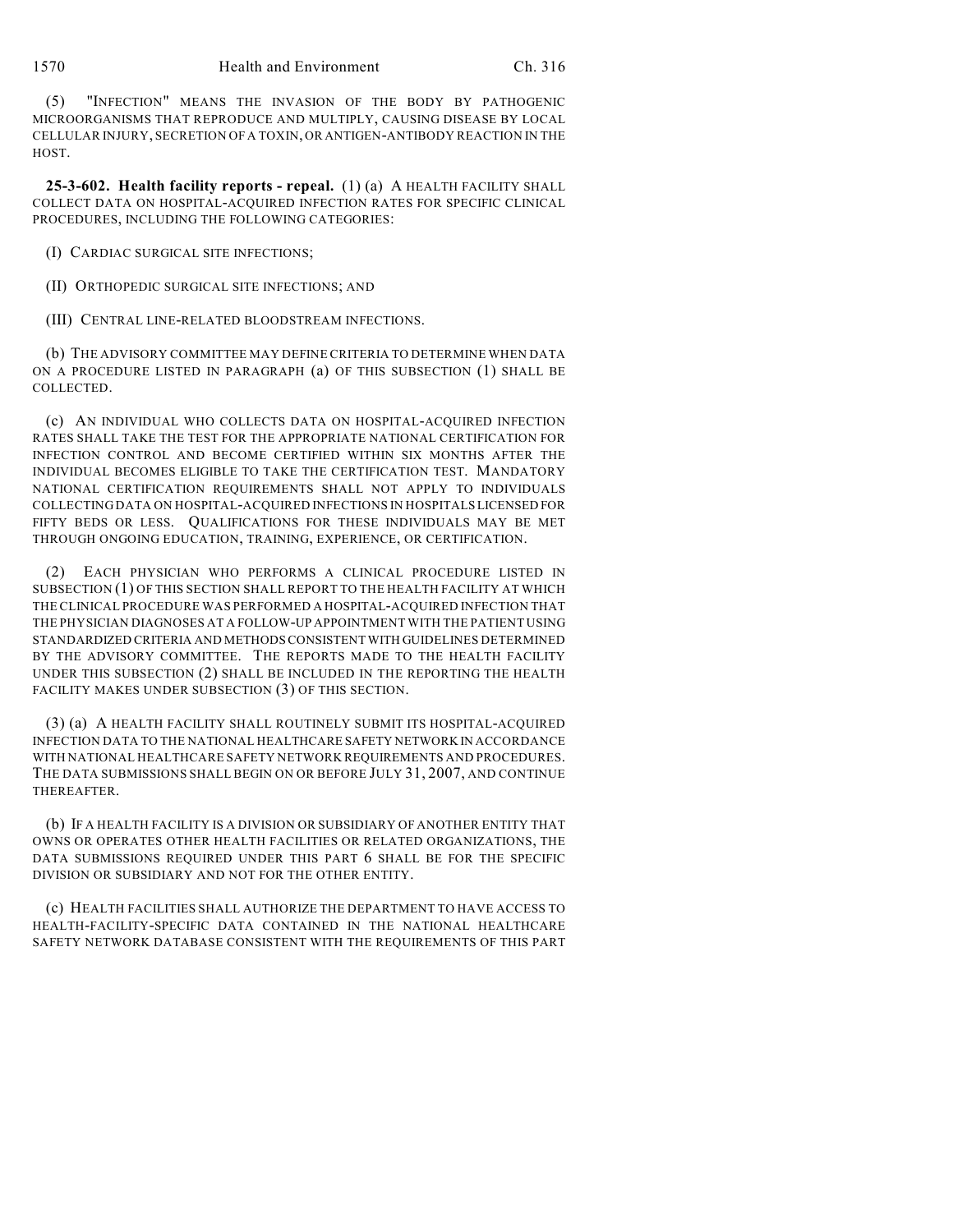6.

(4) (a) THE EXECUTIVE DIRECTOR OF THE DEPARTMENT SHALL APPOINT AN ADVISORY COMMITTEE. THE ADVISORY COMMITTEE SHALL CONSIST OF:

(I) ONE REPRESENTATIVE FROM A PUBLIC HOSPITAL;

(II) ONE REPRESENTATIVE FROM A PRIVATE HOSPITAL;

(III) ONE BOARD-CERTIFIED OR BOARD-ELIGIBLE PHYSICIAN LICENSED IN THE STATE OF COLORADO, WHO IS AFFILIATED WITH A COLORADO HOSPITAL OR MEDICAL SCHOOL, WHO IS AN ACTIVE MEMBER OF A NATIONAL ORGANIZATION SPECIALIZING IN HEALTH CARE EPIDEMIOLOGY OR INFECTION CONTROL, AND WHO HAS DEMONSTRATED AN INTEREST AND EXPERTISE IN HEALTH FACILITY INFECTION CONTROL;

(IV) FOUR INFECTION CONTROL PRACTITIONERS, ONE FROM A STAND-ALONE AMBULATORY SURGICAL CENTER AND THREE REGISTERED NURSES WHO ARE CERTIFIED BY THE CERTIFICATION BOARD OF INFECTION CONTROL AND EPIDEMIOLOGY;

(V) EITHER ONE MEDICAL STATISTICIAN WITH AN ADVANCED DEGREE IN SUCH SPECIALTY OR ONE CLINICAL MICROBIOLOGIST WITH AN ADVANCED DEGREE IN SUCH SPECIALTY;

(VI) ONE REPRESENTATIVE FROM A HEALTH CONSUMER ORGANIZATION;

(VII) ONE REPRESENTATIVE FROM A HEALTH INSURER; AND

(VIII) ONE REPRESENTATIVE FROM A PURCHASER OF HEALTH INSURANCE.

(b) THE ADVISORY COMMITTEE SHALL ASSIST THE DEPARTMENT IN DEVELOPMENT OF THE DEPARTMENT'S OVERSIGHT OF THIS ARTICLE AND THE DEPARTMENT'S METHODOLOGY FOR DISCLOSING THE INFORMATION COLLECTED UNDER THIS PART 6, INCLUDING THE METHODS AND MEANS FOR RELEASE AND DISSEMINATION.

(c) THE DEPARTMENT AND THE ADVISORY COMMITTEE SHALL EVALUATE ON A REGULAR BASIS THE QUALITY AND ACCURACY OF HEALTH-FACILITY INFORMATION REPORTED UNDER THIS PART 6 AND THE DATA COLLECTION, ANALYSIS, AND DISSEMINATION METHODOLOGIES.

(d) THE ADVISORY COMMITTEE SHALL ELECT A CHAIR OF THE ADVISORY COMMITTEE ANNUALLY. THE ADVISORY COMMITTEE SHALL MEET NO LESS THAN FOUR TIMES PER YEAR IN ITS FIRST YEAR OF EXISTENCE AND NO LESS THAN TWO TIMES IN EACH SUBSEQUENT YEAR. THE CHAIR SHALL SET THE MEETING DATES AND TIMES. THE MEMBERS OF THE ADVISORY COMMITTEE SHALL SERVE WITHOUT COMPENSATION.

(5) (a) THE ADVISORY COMMITTEE SHALL RECOMMEND ADDITIONAL CLINICAL PROCEDURES BASED UPON THE CRITERIA SET FORTH IN PARAGRAPH (c) OF THIS SUBSECTION (5) THAT MUST BE REPORTED PURSUANT TO SUBSECTION (1) OF THIS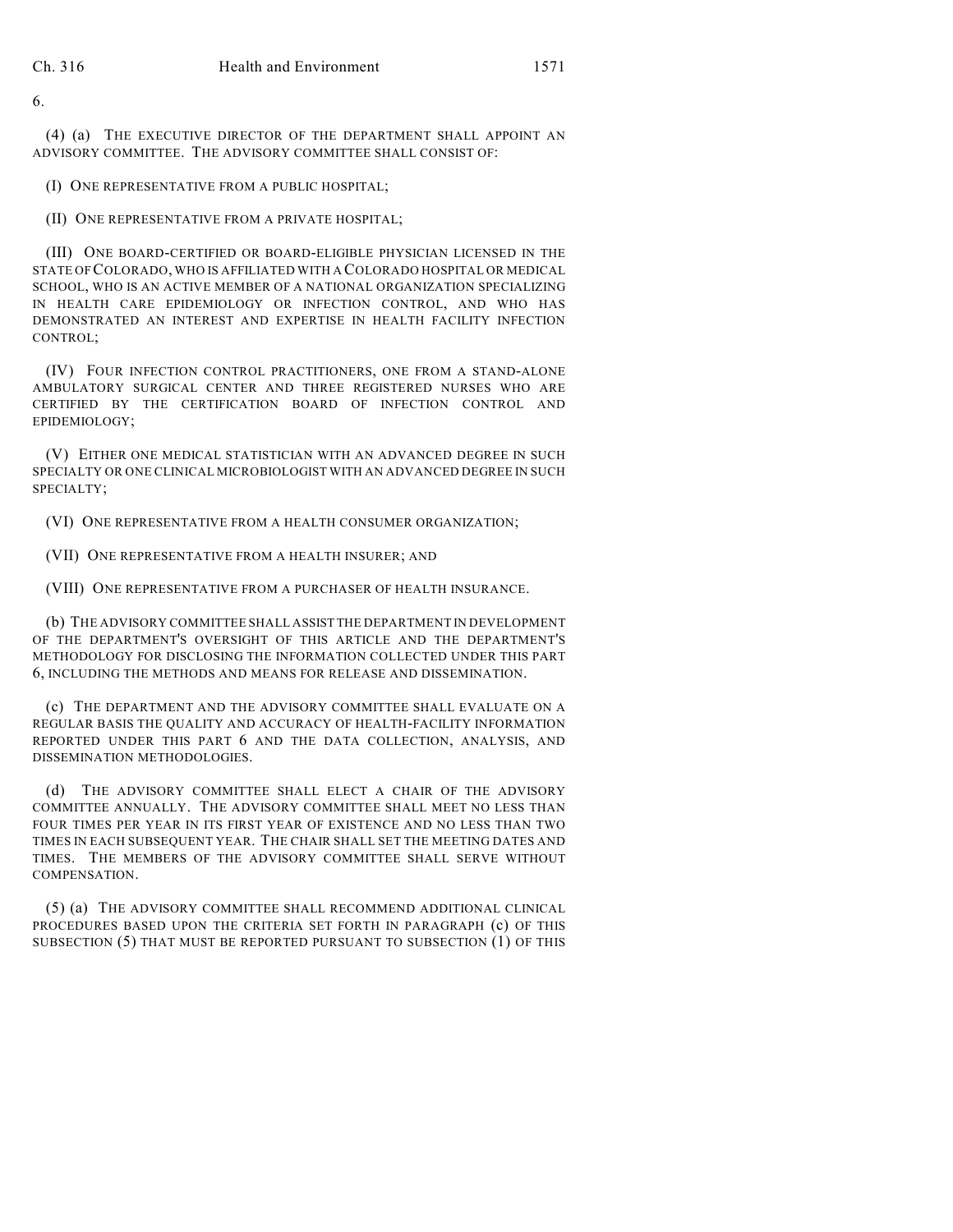SECTION IN THE MANNER SPECIFIED IN PARAGRAPH (b) OF THIS SUBSECTION (5). THE RECOMMENDATIONS OF THE ADVISORY COMMITTEE SHALL BE CONSISTENT WITH INFORMATION THAT MAY BE COLLECTED BY THE NATIONAL HEALTHCARE SAFETY NETWORK.

(b) (I) ON OR BEFORE NOVEMBER 1, 2008, THE ADVISORY COMMITTEE SHALL EITHER RECOMMEND TO THE DEPARTMENT THE ADDITION OF ABDOMINAL SURGICAL SITE INFECTIONS AND AT LEAST ONE OTHER CLINICAL PROCEDURE TO THE DATA COLLECTED ON HOSPITAL-ACQUIRED INFECTION RATES AS REQUIRED IN THIS SECTION OR COMPLY WITH THE PROVISIONS OF PARAGRAPH (d) OF THIS SUBSECTION (5) AND SHALL RECOMMEND TO THE DEPARTMENT WHETHER TO INCLUDE LONG-TERM ACUTE CARE CENTERS AS HEALTH FACILITIES THAT ARE SUBJECT TO THE REPORTING REQUIREMENTS OF THIS PART 6.

(II) IN ADDITION TO THE REQUIREMENTS OF SUBPARAGRAPH (I) OF THIS PARAGRAPH (b), ON OR BEFORE NOVEMBER 1, 2010, THE ADVISORY COMMITTEE SHALL EITHER RECOMMEND TO THE DEPARTMENT THE ADDITION OF AT LEAST TWO CLINICAL PROCEDURES TO THE DATA COLLECTED ON HOSPITAL-ACQUIRED INFECTION RATES AS REQUIRED IN THIS SECTION OR COMPLY WITH THE PROVISIONS OF PARAGRAPH (d) OF THIS SUBSECTION (5).

(c) IN MAKING ITS RECOMMENDATIONS UNDER PARAGRAPH (a) OR (b) OF THIS SUBSECTION (5), THE ADVISORY COMMITTEE SHALL RECOMMEND CLINICAL PROCEDURES USING THE FOLLOWING CONSIDERATIONS:

(I) WHETHER THE PROCEDURE CONTAINS A HIGH RISK FOR INFECTION CONTRACTION;

(II) WHETHER THE TYPE OR TYPES OF INFECTION PRESENT A SERIOUS RISK TO THE PATIENT'S HEALTH OR LIFE; AND

(III) ANY OTHER FACTORS DETERMINED BY THE ADVISORY COMMITTEE.

(d) IF THE ADVISORY COMMITTEE DETERMINES THAT IT IS UNABLE TO IDENTIFY AT LEAST TWO CLINICAL PROCEDURES FOR ADDITION TO THE DATA COLLECTED BY THE DEADLINE, THE COMMITTEE SHALL REPORT TO THE DEPARTMENT ITS REASONS FOR NOT IDENTIFYING AT LEAST TWO NEW CLINICAL PROCEDURES.

(6) THE ADVISORY COMMITTEE MAY RECOMMEND THAT HEALTH FACILITIES REPORT PROCESS MEASURES TO THE ADVISORY COMMITTEE, IN ADDITION TO THOSE LISTED IN SUBSECTIONS (1) AND (5) OF THIS SECTION, TO ACCOMMODATE BEST PRACTICES FOR EFFECTIVE PREVENTION OF INFECTION.

 $(7)$  (a) SUBSECTIONS  $(4)$ ,  $(5)$ , AND  $(6)$  OF THIS SECTION AND THIS SUBSECTION  $(7)$ ARE REPEALED, EFFECTIVE JULY 1, 2016.

(b) PRIOR TO SUCH REPEAL, THE ADVISORY COMMITTEE AND ITS FUNCTIONS SHALL BE REVIEWED AS PROVIDED FOR IN SECTION 2-3-1203, C.R.S.

**25-3-603. Department reports.** (1) ON OR BEFORE JANUARY 15, 2008, AND EACH JANUARY 15 THEREAFTER, THE DEPARTMENT SHALL SUBMIT TO THE HEALTH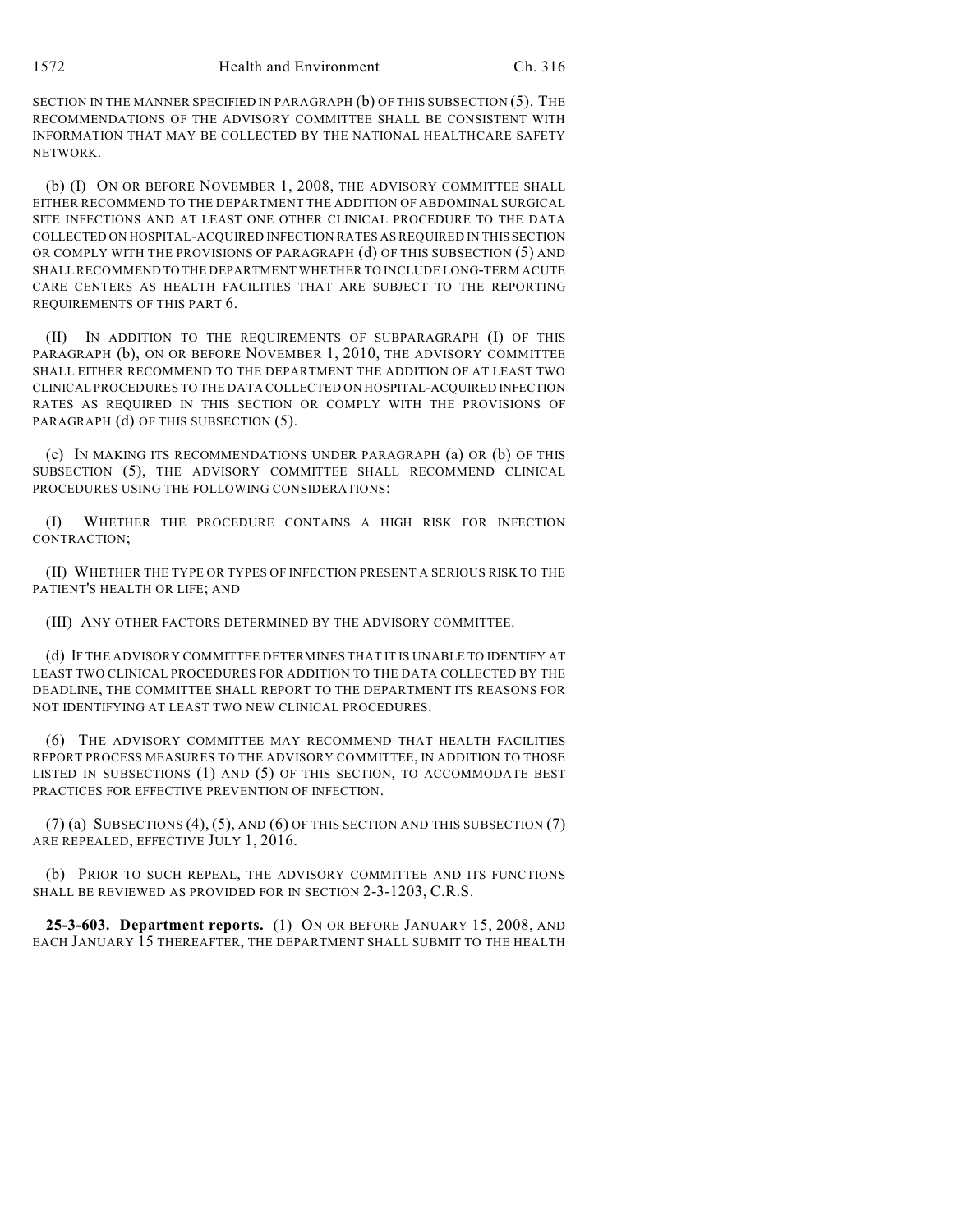AND HUMAN SERVICES COMMITTEES OF THE HOUSE OF REPRESENTATIVES AND OF THE SENATE A REPORT SUMMARIZING THE RISK-ADJUSTED HEALTH-FACILITY DATA. THE DEPARTMENT SHALL POST THE REPORT ON ITS WEBSITE.

(2) THE DEPARTMENT SHALL ISSUE SEMI-ANNUAL INFORMATIONAL BULLETINS SUMMARIZING ALL OR PART OF THE INFORMATION SUBMITTED IN THE HEALTH-FACILITY REPORTS.

(3) (a) ALL DATA IN REPORTS ISSUED BY THE DEPARTMENT SHALL BE RISK-ADJUSTED CONSISTENT WITH THE STANDARDS OF THE NATIONAL HEALTHCARE SAFETY NETWORK.

(b) THE ANNUAL REPORT SHALL COMPARE THE RISK-ADJUSTED, HOSPITAL-ACQUIRED INFECTION RATES, COLLECTED UNDER SECTION 25-3-602, FOR EACH INDIVIDUAL HEALTH FACILITY IN THE STATE. THE DEPARTMENT, IN CONSULTATION WITH THE ADVISORY COMMITTEE, SHALL MAKE THIS COMPARISON AS EASY TO COMPREHEND AS POSSIBLE. THE REPORT SHALL INCLUDE AN EXECUTIVE SUMMARY, WRITTEN IN PLAIN LANGUAGE, THAT INCLUDES, BUT IS NOT LIMITED TO, A DISCUSSION OF FINDINGS, CONCLUSIONS, AND TRENDS CONCERNING THE OVERALL STATE OF HOSPITAL-ACQUIRED INFECTIONS IN THE STATE, INCLUDING A COMPARISON TO PRIOR YEARS WHEN AVAILABLE. THE REPORT MAY INCLUDE POLICY RECOMMENDATIONS AS APPROPRIATE.

(c) THE DEPARTMENT SHALL PUBLICIZE THE REPORT AND ITS AVAILABILITY AS WIDELY AS PRACTICAL TO INTERESTED PARTIES, INCLUDING BUT NOT LIMITED TO HEALTH FACILITIES, PROVIDERS, MEDIA ORGANIZATIONS, HEALTH INSURERS, HEALTH MAINTENANCE ORGANIZATIONS, PURCHASERS OF HEALTH INSURANCE, ORGANIZED LABOR, CONSUMER OR PATIENT ADVOCACY GROUPS, AND INDIVIDUAL CONSUMERS. THE ANNUAL REPORT SHALL BE MADE AVAILABLE TO ANY PERSON UPON REQUEST.

(d) A HEALTH-FACILITY REPORT OR DEPARTMENT DISCLOSURE MAY NOT CONTAIN INFORMATION IDENTIFYING A PATIENT, EMPLOYEE, OR LICENSED HEALTH CARE PROFESSIONAL IN CONNECTION WITH A SPECIFIC INFECTION INCIDENT.

**25-3-604. Privacy.** COMPLIANCE WITH THIS PART 6 SHALL NOT VIOLATE A PATIENT'S RIGHT TO CONFIDENTIALITY. A PATIENT'S SOCIAL SECURITY NUMBER AND ANY OTHER INFORMATION THAT COULD BE USED TO IDENTIFY A PATIENT SHALL NOT BE RELEASED, NOTWITHSTANDING ANY OTHER PROVISION OF LAW.

**25-3-605. Confidentiality.** (1) EXCEPT AS PROVIDED BY SUBSECTION (5) OF THIS SECTION, ALL INFORMATION AND MATERIALS OBTAINED AND COMPILED BY THE DEPARTMENT UNDER THIS PART 6 OR COMPILED BY A HEALTH FACILITY UNDER THIS PART 6, INCLUDING ALL RELATED INFORMATION AND MATERIALS, ARE CONFIDENTIAL; ARE NOT SUBJECT TO DISCLOSURE, DISCOVERY, SUBPOENA, OR OTHER MEANS OF LEGAL COMPULSION FOR RELEASE TO ANY PERSON, SUBJECT TO SUBSECTION (2) OF THIS SECTION; AND MAY NOT BE ADMITTED AS EVIDENCE OR OTHERWISE DISCLOSED IN A CIVIL, CRIMINAL, OR ADMINISTRATIVE PROCEEDING.

(2) THE CONFIDENTIAL PROTECTIONS UNDER SUBSECTION (1) OF THIS SECTION SHALL APPLY WITHOUT REGARD TO WHETHER THE INFORMATION OR MATERIALS ARE OBTAINED FROM OR COMPILED BY A HEALTH FACILITY OR AN ENTITY THAT HAS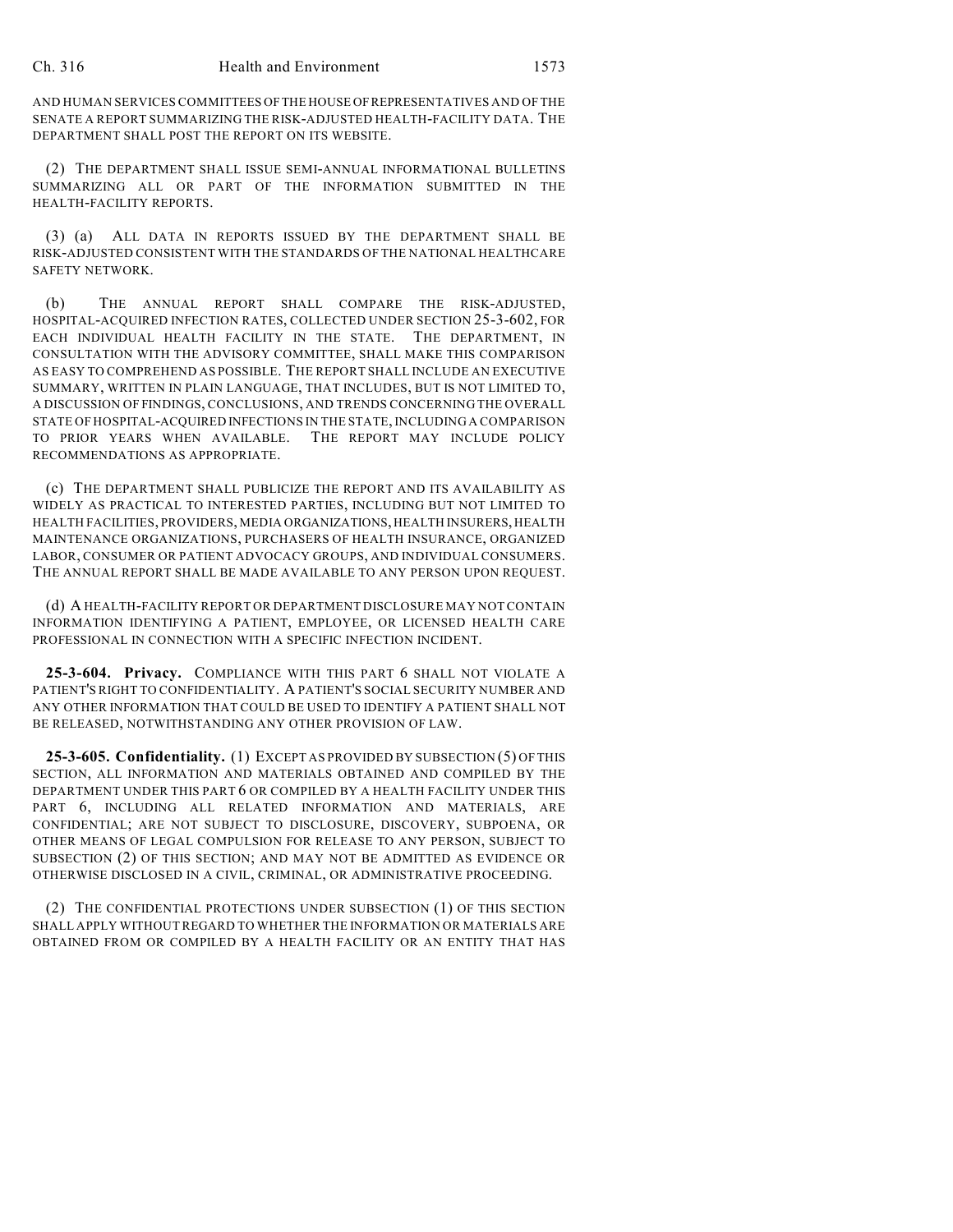OWNERSHIP OR MANAGEMENT INTERESTS IN A HEALTH FACILITY.

(3) THE TRANSFER OF INFORMATION OR MATERIALS UNDER THIS PART 6 IS NOT A WAIVER OF A PRIVILEGE OR PROTECTION GRANTED UNDER LAW.

(4) INFORMATION REPORTED BY A HEALTH FACILITY UNDER THIS PART 6 AND ANALYSES, PLANS, RECORDS, AND REPORTS OBTAINED, PREPARED, OR COMPILED BY A HEALTH FACILITY UNDER THIS PART 6 AND ALL RELATED INFORMATION AND MATERIALS ARE SUBJECT TO AN ABSOLUTE PRIVILEGE AND SHALL NOT BE USED IN ANY FORM AGAINST THE HEALTH FACILITY, ITS AGENTS, EMPLOYEES, PARTNERS, ASSIGNEES, OR INDEPENDENT CONTRACTORS IN ANY CIVIL, CRIMINAL, OR ADMINISTRATIVE PROCEEDING, REGARDLESS OF THE MEANS BY WHICH A PERSON CAME INTO POSSESSION OF THE INFORMATION, ANALYSIS, PLAN, RECORD, REPORT, OR RELATED INFORMATION OR MATERIALS.

(5) THE PROVISIONS OF THIS SECTION REGARDING THE CONFIDENTIALITY OF INFORMATION OR MATERIALS COMPILED OR REPORTED BY A HEALTH FACILITY IN COMPLIANCE WITH OR AS AUTHORIZED UNDER THIS PART 6 SHALL NOT RESTRICT ACCESS, TO THE EXTENT AUTHORIZED BY LAW, BY THE PATIENT OR THE PATIENTS' LEGALLY AUTHORIZED REPRESENTATIVE TO RECORDS OF THE PATIENT'S MEDICAL DIAGNOSIS OR TREATMENT OR TO OTHER PRIMARY HEALTH RECORDS.

**25-3-606. Penalties.** (1) A DETERMINATION THAT A HEALTH FACILITY HAS VIOLATED THE PROVISIONS OF THIS PART 6 MAY RESULT IN THE FOLLOWING:

(a) TERMINATION OF LICENSURE OR OTHER SANCTIONS RELATED TO LICENSURE UNDER PART 1 OF THIS ARTICLE; OR

(b) A CIVIL PENALTY OF UP TO ONE THOUSAND DOLLARS PER VIOLATION FOR EACH DAY THE HEALTH FACILITY IS IN VIOLATION OF THIS PART 6.

**25-3-607. Regulatory oversight.** THE DEPARTMENT SHALL BE RESPONSIBLE FOR ENSURING COMPLIANCE WITH THIS PART 6 AS A CONDITION OF LICENSURE UNDER PART 1 OF THIS ARTICLE AND SHALL ENFORCE COMPLIANCE ACCORDING TO THE PROVISIONS IN PART 1 OF THIS ARTICLE.

**SECTION 2.** 25-3-103 (1) (a), Colorado Revised Statutes, is amended to read:

**25-3-103. License denial or revocation - provisional license.** (1) (a) Application for a new or renewal license under this part 1 may be denied to an applicant not meeting the requirements of this part 1 OR PART 6 OF THIS ARTICLE and the rules of the department of public health and environment. A license may be revoked for like reasons. The department of public health and environment may, upon such denial or revocation, grant a provisional license, valid for ninety days, upon payment of a fee of one hundred fifty dollars, to allow such applicant to comply with the requirements for a regular license. A second provisional license may be issued, for a like term and fee, if necessary in the opinion of the department of public health and environment, to effect compliance. No further provisional licenses may be issued for the then current year after the second issuance.

**SECTION 3.** 2-3-1203 (3), Colorado Revised Statutes, is amended BY THE